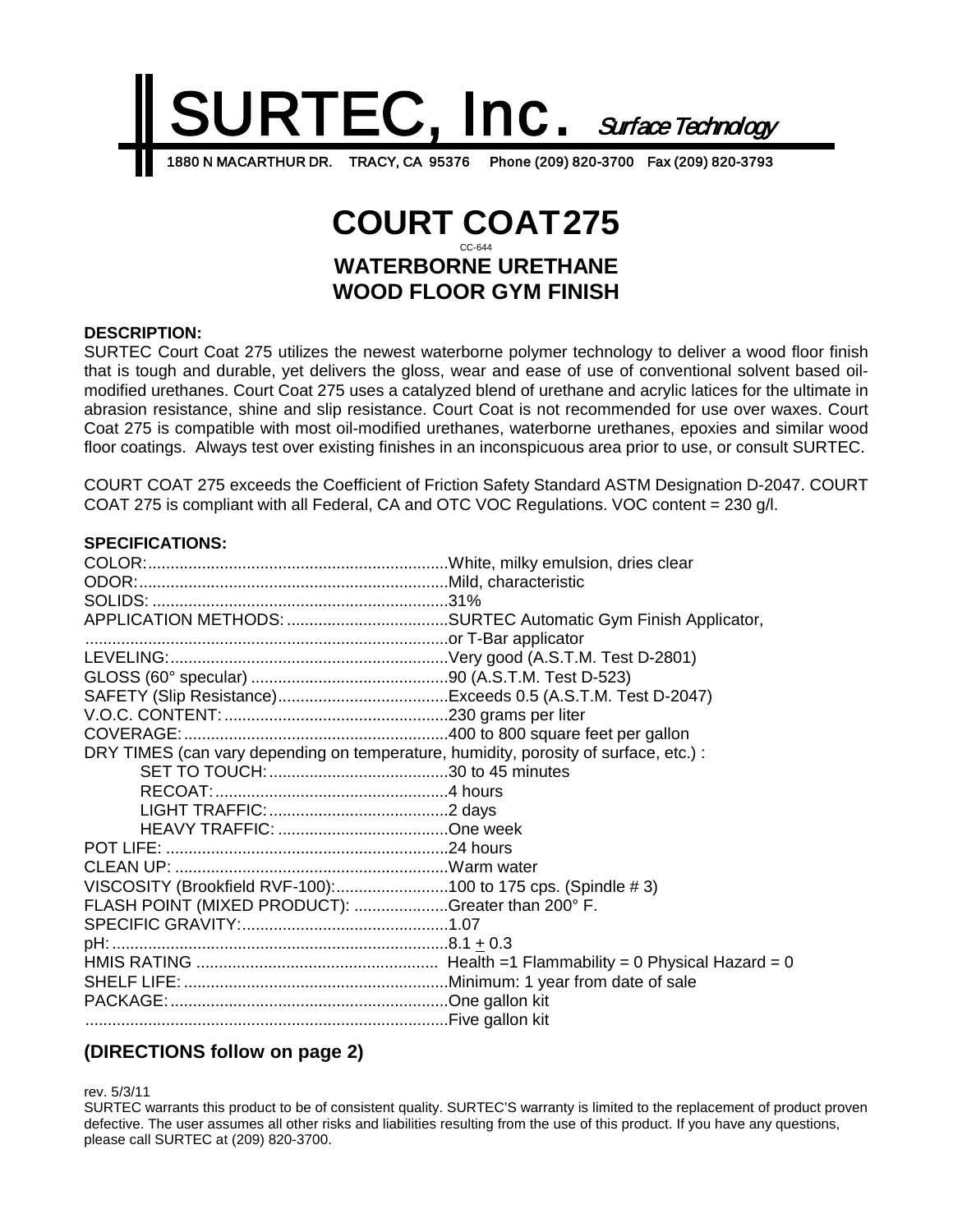

## **SURTEC COURT COAT 275 USE DIRECTIONS**

### **GYM FLOOR "SCRUB AND RECOAT" SURFACE PREPARATION PROCEDURE**

Dust mop the floor, then, with a clean mop, apply Surtec LF-150 heavy duty cleaner (3 oz. per gallon dilution with water) to a 10'X10' (100 sq. ft.) section of the floor. Scrub the floor with a 175 RPM floor machine equipped with a 120 grit screen disc. First scrub in one direction ("north & south") and then in the opposite direction ("east & west") For best results place a Blue scrub pad between the pad driver and the 120 grit screen. This will create the loft needed to move in and out of low spots on the floor. Note: The life of a screen disc is 300 sq. ft. per side.

Vacuum up the cleaning solution with a wet /dry vacuum, then rinse the floor with clean cool water followed by damp mopping. Repeat the procedure 100 sq. ft. at a time until the entire floor is prepared.

For a final smoothing of swirl marks, buff the floor with the grain of the wood with a 175 rpm floor machine equipped with a maroon Aluminum Oxide Surface Preparation Pad. Again, place a blue scrub pad between the pad driver and the surface preparation pad to create loft and prevent damage to high spots. (Approx 1,000 sq ft per side of pad.)

Tack rag the floor with a push broom wrapped in clean water dampened terry cloth towels. Wring out the towels thoroughly to prevent overwetting the floor. Rinse soiled towels as necessary. After the floor is dry you may apply the Surtec Court Coat 275 gym finish.

Note: If the floor shows excessive wear in the basketball keys or door ways, a thin patch coat can be applied to those areas prior to coating the entire floor. Allow the patch to dry before starting the full coat.

### **COURT COAT 275 APPLICATION**

**Coverage -** Approximately 400 to 800 square feet per gallon, depending on application method, porosity of surface, etc.

**Mixing** - Court Coat 275 is a two component Waterborne Urethane Gym Finish that uses a crosslinker to achieve maximum hardness and durability. In a clean plastic pail, pour in a premeasured amount of Court Coat. Add 2.3 fluid ounces of Crosslink 2 (Court Coat Catalyst) per gallon of Court Coat (11.5 ounces per 5 gallons). Add 1.7 fluid ounces of clean water per 2.3 fluid ounces of Crosslink 2 (8.5 ounces water per 11.5 ounces Crosslink 2) and mix well - slight warming and expansion will occur, do not mix or shake in a tightly sealed container. Add diluted Crosslink 2 to Court Coat, mix thoroughly with a clean paint stirrer or mixer set to low speed for 1 to 3 minutes. Let mixed material stand for 10 minutes to allow bubbles to break.

Mix only as much as will be used within the 24 hour potlife. Do not exceed the specified amount of Crosslink 2 nor use catalyzed material after useful pot life.

**Application** - Court Coat 275 may be applied with a Surtec Automatic Applicator or conventional T-Bar applicator. Court Coat 275 should only be applied when the temperature is between 50° F. and 95° F., and relative humidity between 10% and 90%.

#### **Surtec Automatic Gym Finish Applicator:**

Pour two gallons of Court Coat 275 into the applicator tank and pressurize by pumping it up to 45 lbs. of pressure. (The relief valve will release when it reaches 45#) Attach the hose on the backpack equipped applicator tank to the T-Bar handle with the quick disconnect fitting.

## **(Continued on next page)**